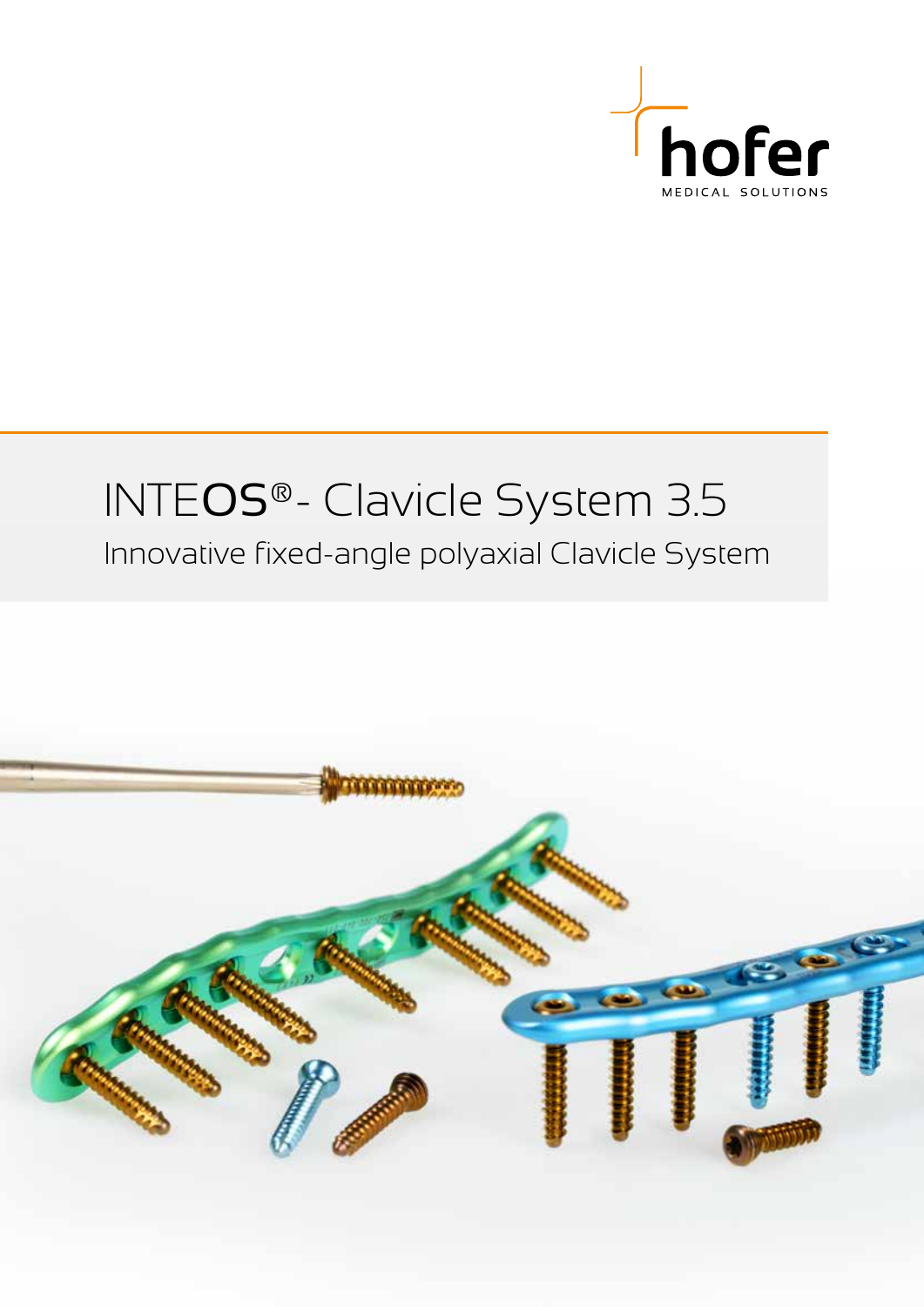

# **Advantages** of the INTEOS® Clavicle Plate 3.5

**The INTEOS® Clavicle plate showcases the latest findings in the repositioning and stabilising of fractured clavicles, based on the tried-and-tested fixed-angle & polyaxial plate-screw-connection from Hofer-medical.**

### **Product features**

- the plate design and geometry are built on over 100 precisely measured clavicles
- precise anatomical plate prototype for best results
- fixed-angle and polyaxial holes for optimized screw placement
- optional minimally invasive aiming device available
- minimized screw head protrusion in order to avoid irritation

#### **Screw features**

- compatible INTE**OS**® 3.5 mm locking screw
- Multi-directional, rounded screw head with locking function (fixed-angle & polyaxial)
- non-invasive screw tip
- "stick fit" the stable INTE**OS**® connection between screw and screwdriver blade
- ForceDrive No 10 screwdriver technology

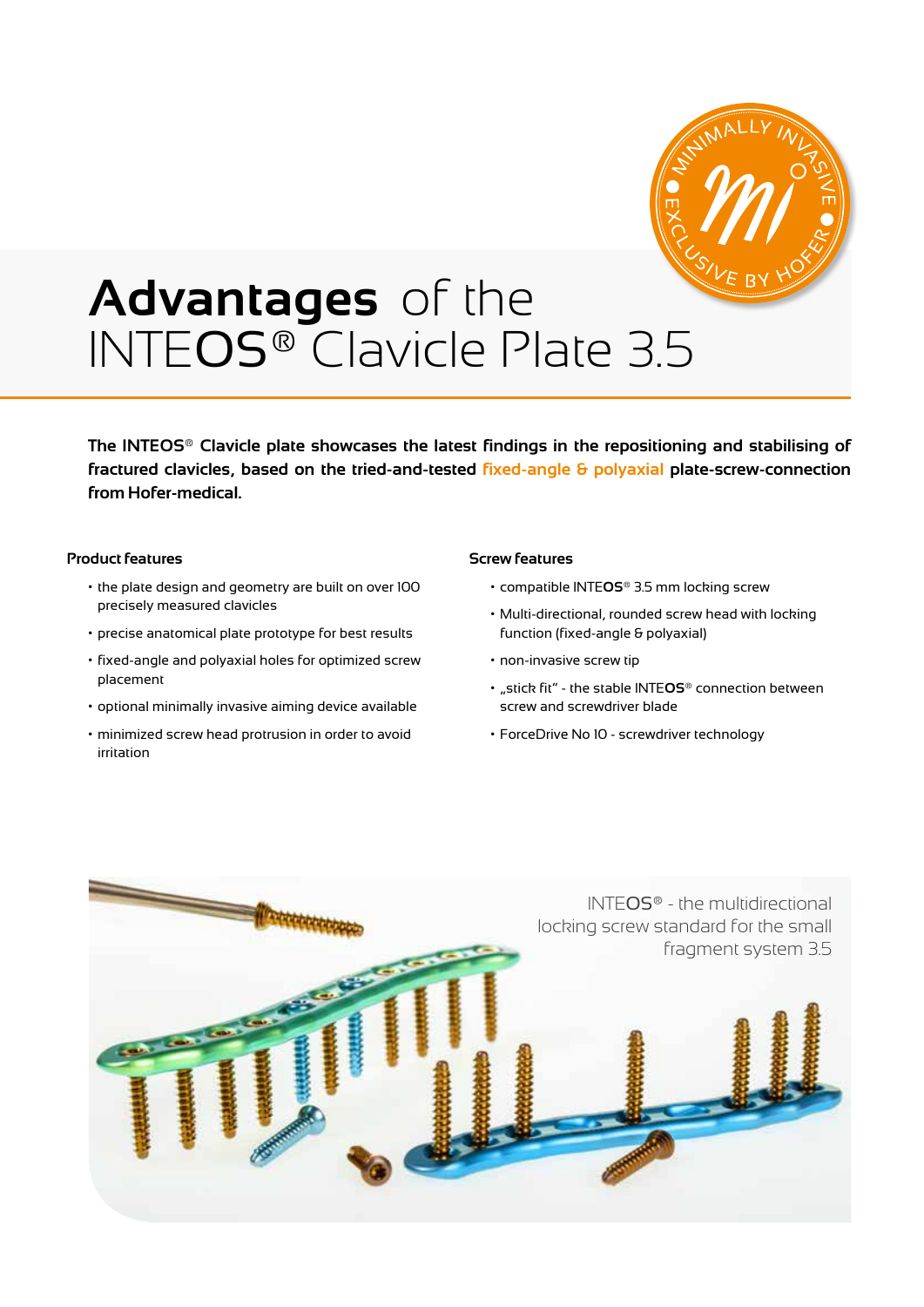